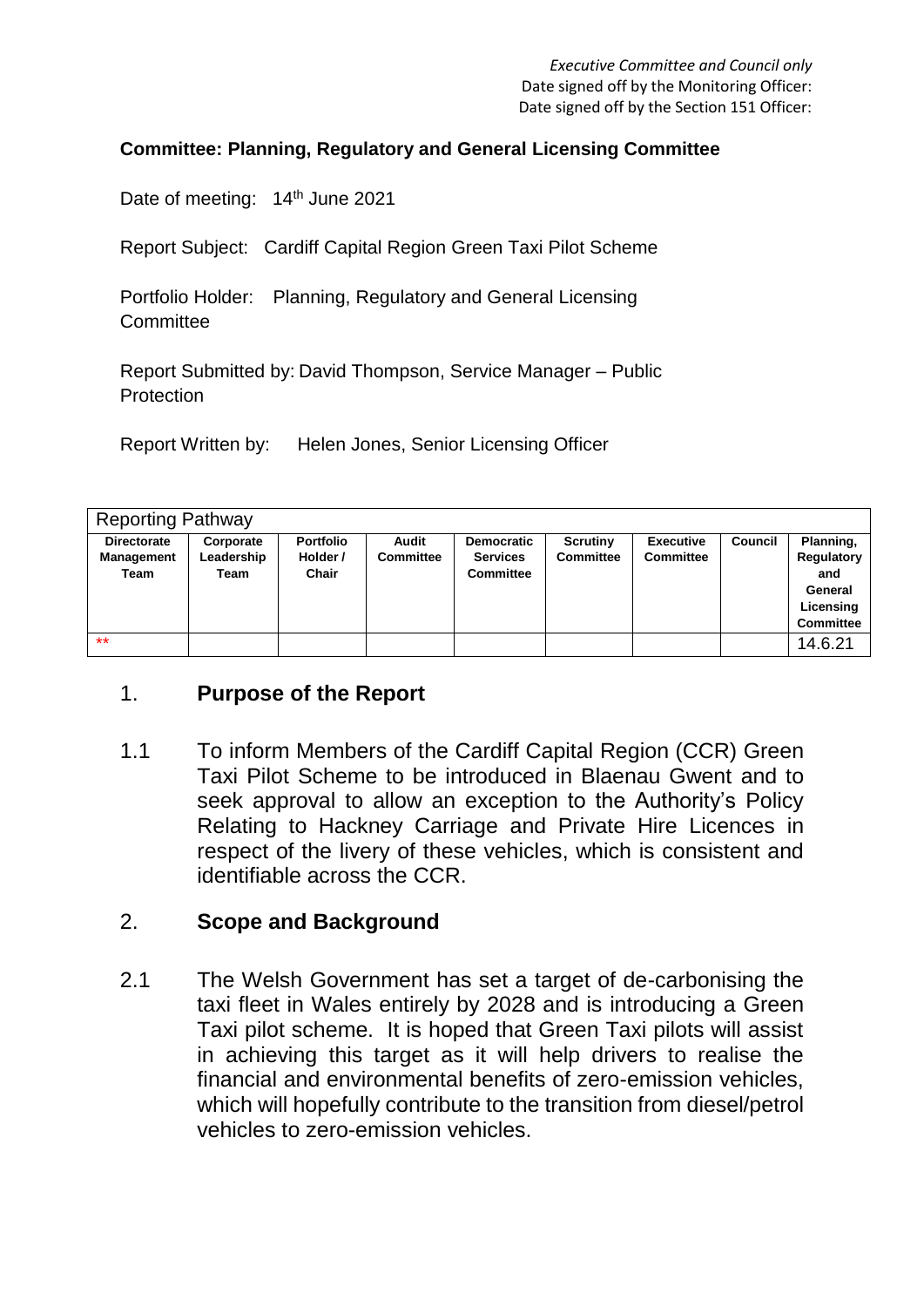- 2.2 The pilot scheme will run for 2-3 years. The associated charging infrastructure (for the exclusive use of taxis/private hire vehicles) will also be installed in each area near to or on each main rank in Blaenau Gwent and these arrangements are currently being finalised.
- 2.3 This Authority has been provided with two wheelchairaccessible Nissan [Dynamo](https://eur03.safelinks.protection.outlook.com/?url=https%3A%2F%2Fwww.dynamotaxi.com%2F&data=04%7C01%7CHelen.Jones%40blaenau-gwent.gov.uk%7C4ffa1ce5aa024ee057d608d8ef8b3602%7C2c4d0079c52c4bb3b3cad8eaf1b6b7d5%7C0%7C0%7C637522728473732329%7CUnknown%7CTWFpbGZsb3d8eyJWIjoiMC4wLjAwMDAiLCJQIjoiV2luMzIiLCJBTiI6Ik1haWwiLCJXVCI6Mn0%3D%7C1000&sdata=Jpn3uf4MjjNl8Gpeaui9755pCU3%2Fm8%2BPOwPrcMiduVA%3D&reserved=0) vehicles available for drivers to trial for free. The scheme will operate on a 'try before you buy' initiative, which will allow licensed taxi drivers to try the vehicle free of charge for 30 days. The trial is likely to also include free electric charging, insurance, vehicle licensing, breakdown cover etc. On completion of a trial, drivers will be asked to complete an evaluation survey and be provided with information on schemes/assistance available for long term ownership/lease of zero-emission vehicles.
- 2.4 It is anticipated that all charging points will be installed and vehicles available from June 2021 for the first trial periods to commence.
- 2.5 Some informal consultation has been carried out with the Blaenau Gwent Taxi Association at a meeting online on 28th April 2021. The Taxi Association were represented by their Chairperson and a positive discussion took place on the proposed changes which did not give rise to significant concerns from the trade. Furthermore, all taxi licensees will be written to in due course as the scheme progresses.
- 2.6 The vehicles will have a standardised livery, attached at **Appendix 1**, which must be approved by this Committee prior to the vehicles being licensed to allow an exception to the Authority's Policy Relating to Hackney Carriage and Private Hire Licences. This livery will be standardised across the CCR.

### 3. **Options for Recommendation**

## 3.1 **Option 1 (Preferred Option)**

Members note the contents of the Report and approve the exception to the Authority's Policy Relating to Hackney Carriage and Private Hire Licences for each vehicle licensed for the use in the Green Taxi pilot scheme, including adoption of the livery to be used, as shown in **Appendix 1.**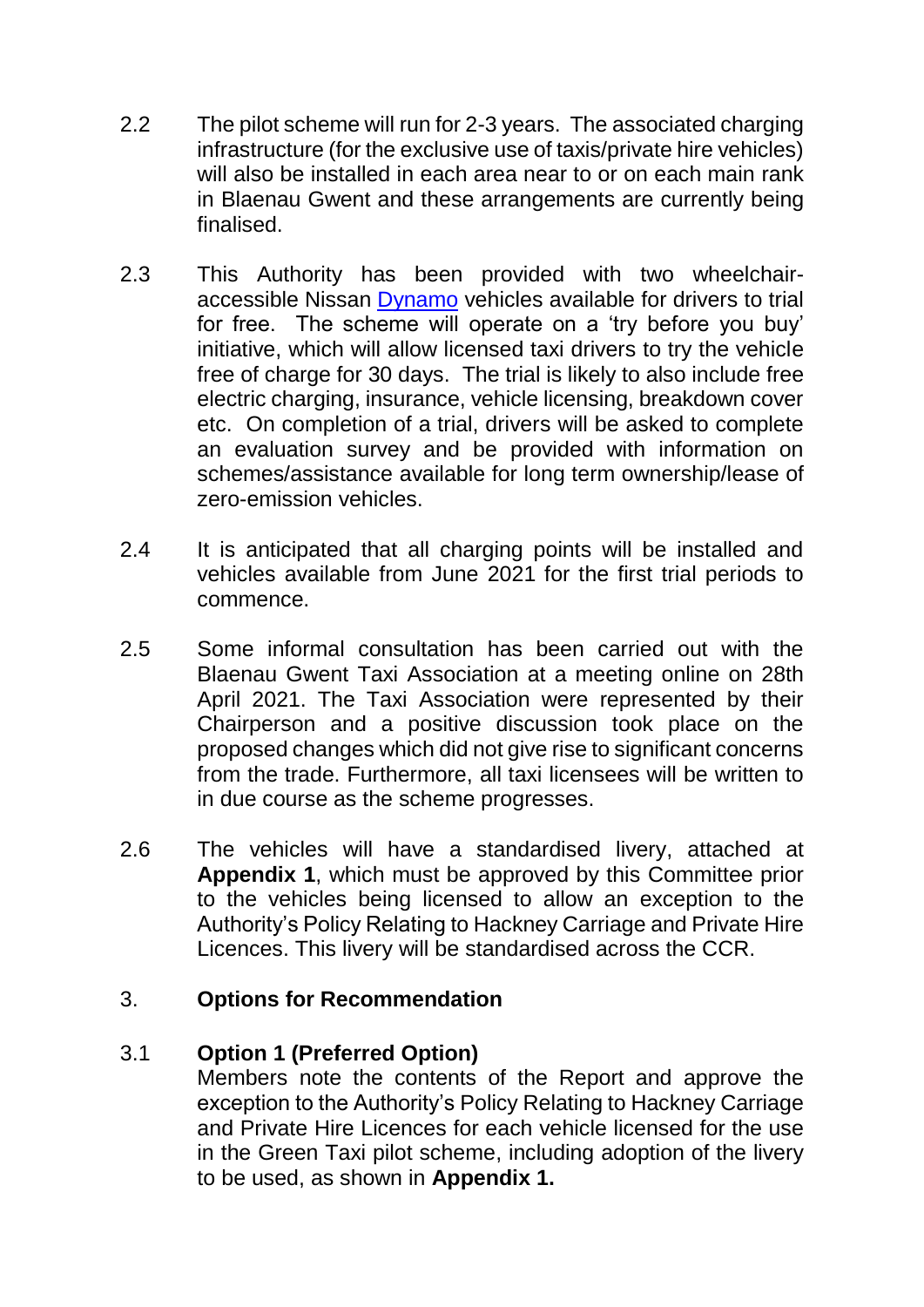### 3.2 **Option 2**

Members reject the proposal to adopt the livery for these vehicles as shown in **Appendix 1.**

#### 4. **Evidence of how does this topic supports the achievement of the Corporate Plan/Statutory Responsibilities/Blaenau Gwent Well-being Plan**

4.1 This report links to the Corporate Plan specifically in relation to "Strong & Environmentally Smart Communities & Economic Development & Regeneration".

Visit here: [Corporate\\_Plan\\_2018-22.pdf \(blaenau-gwent.gov.uk\)](https://www.blaenau-gwent.gov.uk/fileadmin/documents/Council/Policies_Strategies_Plans/Corporate_Plan_2018-22.pdf)

### 5. **Implications Against Each Option**

- 5.1 This report reflects work carried out by the Licensing team within existing resources, and there are therefore no financial implications. Costs are fully funded by the Cardiff Capital Region.
- 5.2 There are no significant reputational risks associated with the proposal.
- 5.3 This report relates to the statutory powers and responsibilities of the authority, and no significant legal impact is identified.
- 5.4 There are no staffing/workforce implications associated with this proposal.

### 6. **Supporting Evidence**

6.1 There is no supporting evidence with this report.

## 7. **Monitoring Arrangements**

7.1 Management of the scheme will be carried out by a management Company within the Cardiff Capital Region, which will be reported back to the Committee in due course.

## **Background Documents /Electronic Links**